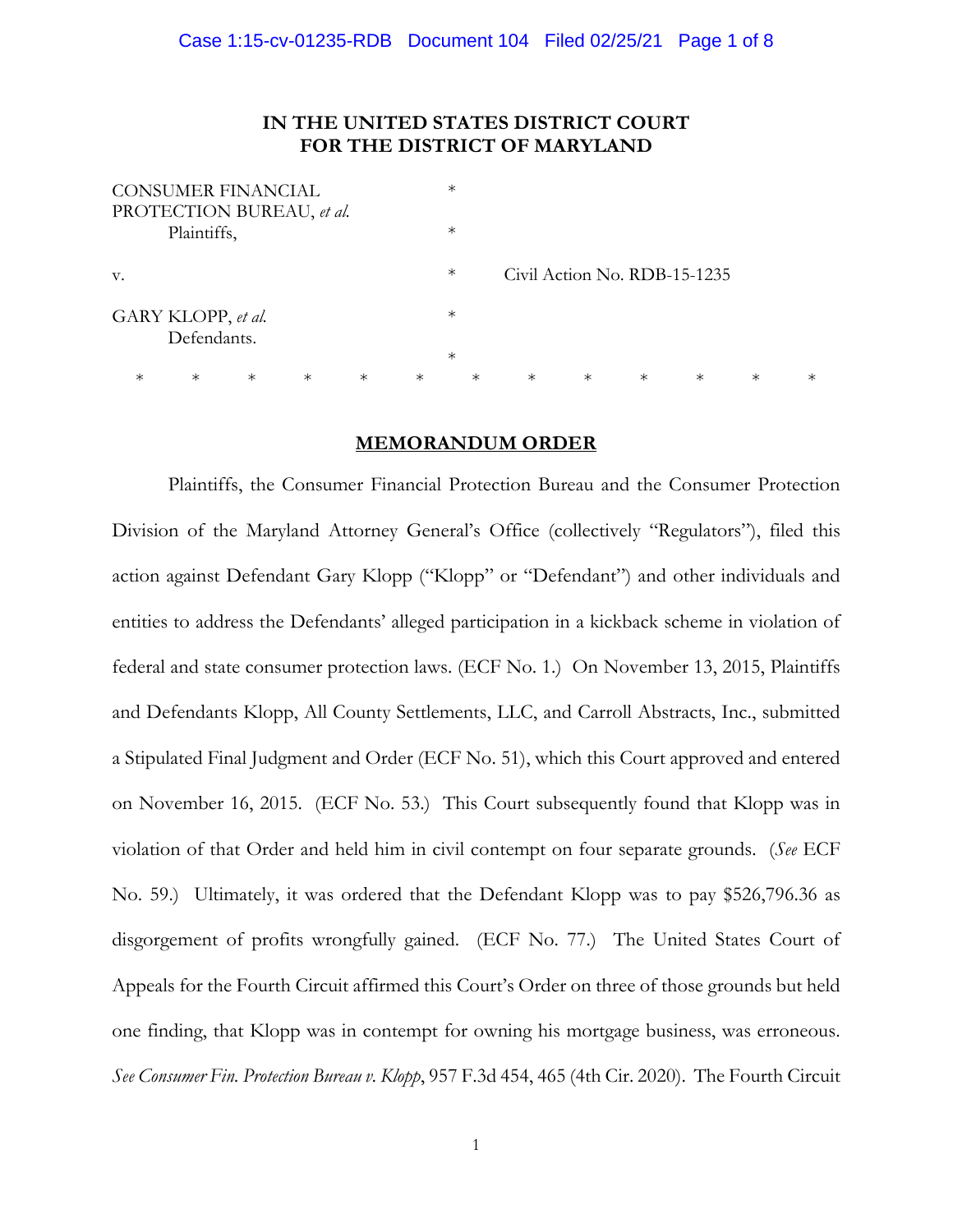### Case 1:15-cv-01235-RDB Document 104 Filed 02/25/21 Page 2 of 8

vacated this Court's order and remanded the case for a recalculation of the contempt remedy. *Id.* at 467.

Presently pending is the Regulators' Motion for Entry of Monetary Remedy (ECF No. 101) in which the Regulators move for a monetary remedy against Klopp requiring him to disgorge \$269,722.14 in profits that he earned while acting in violation of the Consent Order. This figure represents almost a fifty-percent reduction in the earlier sanctions figure. The parties' submissions have been reviewed and no hearing is necessary. *See* Local Rule 105.6 (D. Md. 2018). For the reasons that follow, the Regulators' Motion for Entry of Monetary Remedy (ECF No. 101) is GRANTED.

#### **BACKGROUND**

On April 29, 2015, the Regulators filed a Complaint against Klopp and other individuals and entities alleging violations of the Real Estate Settlement Procedures Act ("RESPA"), 12 U.S.C. § 2607(a), the Consumer Financial Protection Act of 2010, 12 U.S.C. § 5536(a)(1)(A), and the Maryland Consumer Protection Act, Md. Code Ann., Com. Law §§ 13-101 through 13-501 (2013 Repl. Vol.). (ECF No. 1.) On November 13, 2015, Plaintiffs and Defendants Gary Klopp, All County Settlements, LLC, and Carroll Abstracts, Inc., submitted a Stipulated Final Judgment and Order (ECF No. 51), which this Court approved and entered on November 16, 2015. (ECF No. 53, hereinafter "Consent Order.")

While these three Defendants neither admitted nor denied the allegations (*id.* at ¶ 3), the Consent Order, in relevant part, imposed the following conduct requirements.

8. Pursuant to 12 U.S.C. § 5565(a)(2)(G), Defendants are limited from participation in the Mortgage Industry for two years from the Effective Date as follows: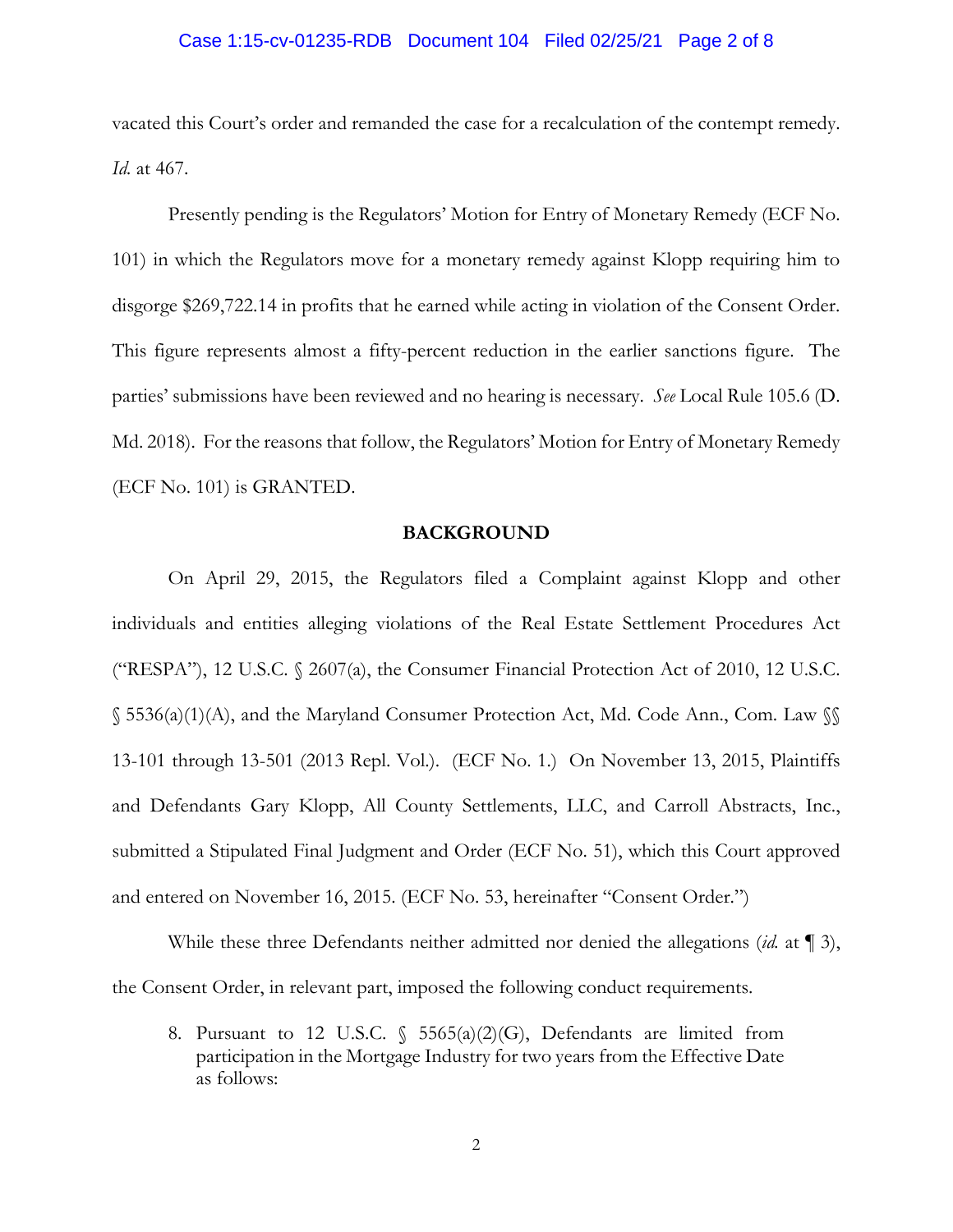- a. Defendants are prohibited from contacting, soliciting, or otherwise dealing with consumer borrowers or loan applicants in any capacity with regard to any mortgage business; and
- b. Defendants are prohibited from contacting, soliciting, or otherwise dealing with any third party businesses engaged in offering any settlement service.
- c. These limitations shall not prohibit Defendant Klopp from acting solely as a personnel or human-resources manager for a mortgage business operated by an FDIC insured banking institution, including providing personnel or human-resources-related management and administrative functions with regard to National Mortgage Licensing System-registered loan originators, as that term is defined in Md. Fin. Inst. Code Ann. §11-601.
- 9. Within 60 days of the Effective Date, Defendant Klopp must disclose this action and Order to NMLSR and, in accordance with NMLSR procedure, upload an electronic copy of this Order.

(ECF No. 53 at 5-6.) The Consent Order also includes various reporting requirements related to personal contact information and business activities. (*Id.* ¶¶ 15-17.) Klopp agreed to report to the Regulators any changes in (1) his residence, (2) his roles in "any business activity," and (3) "any entity in which [he had] an ownership interest" for two years. (*Id.*) Klopp also agreed to notify the Regulators of "any developments that [might] affect compliance obligations arising under the Consent Order." (*Id.* ¶ 15.)

Throughout the two years following the filing of the Consent Order, Klopp, in the words of the Fourth Circuit, "defied the Consent Order with aplomb." *Klopp*, 957 F.3d at 460. Without notifying the Regulators, he rented a house in California and opened a new branch of the Peoples Bank & Trust in Orange County. *Id.* Klopp never uploaded the Consent Order to the Registry and admittedly continued to engage with third-party settlement services. *Id.* His employment agreement with the People Bank & Trust compensated him based on the greater of a \$2,000 a month salary or certain profits earned by his brokerage branches. *Id.*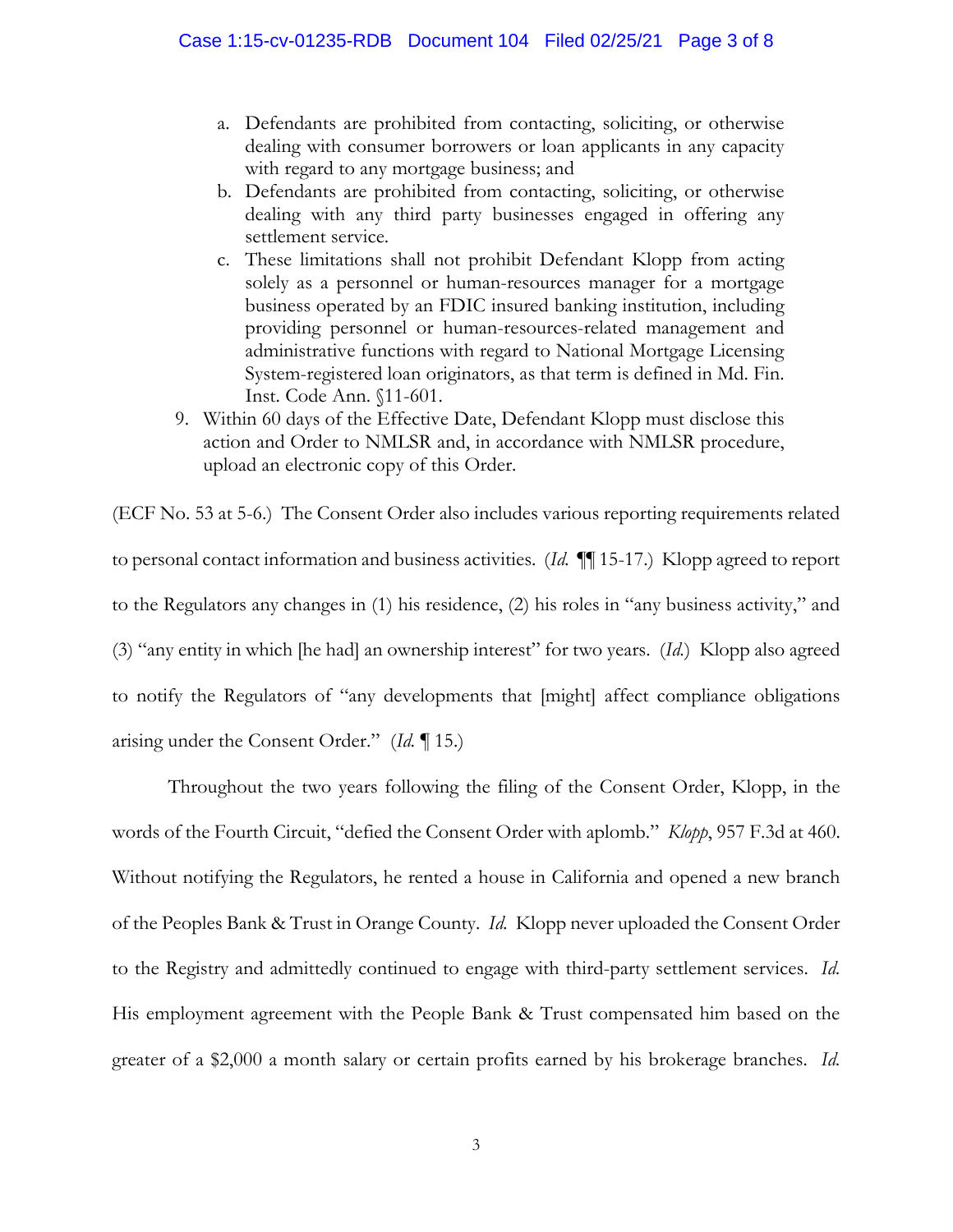#### Case 1:15-cv-01235-RDB Document 104 Filed 02/25/21 Page 4 of 8

Between January 2016 and March 2017, the business generated an estimated \$765,000 in profits, \$700,000 of which Klopp allocated to his own earnings. *Id.*

At the conclusion of a contempt hearing held on August 16, 2017, this Court held Klopp in civil contempt, for the reasons stated on the record, for violating numerous provisions of the Consent Order. (ECF No. 59.) Specifically, this Court found Klopp in contempt on four grounds: (1) for communicating with third parties involved in settlement services; (2) for failing to upload the Consent Order to the National Mortgage Licensing System; (3) for failing to notify the Regulators when he relocated to California and opened a mortgage business branch there; and (4) for owning and managing a mortgage business. (*See*  ECF No. 77.)

After holding Klopp in contempt, this Court held a sanctions hearing. (ECF 74.) At the hearing Klopp acknowledged \$987,920 in profits from his business for the period between the effective date of the Consent Order, November 16, 2015, and April 27, 2018. *Klopp*, 957 F.3d at 460. This Court rejected Klopp's arguments that receiving profits from his business did not violate the Consent Order, as well as his suggestion that money he invested in the business should be deducted from that amount. (ECF No. 77.) This Court also rejected Klopp's argument that his earnings accruing after the expiration of the Consent Order in November 2017 should be considered, as Klopp should not be protected by the expiration of an Order with which he never complied. (*Id.*) On the other hand, this Court did not accept the Regulators' argument that all of Klopp's earnings during the relevant time period should be disgorged. (*Id.*) Instead, this Court deducted \$2,000 in monthly compensation paid to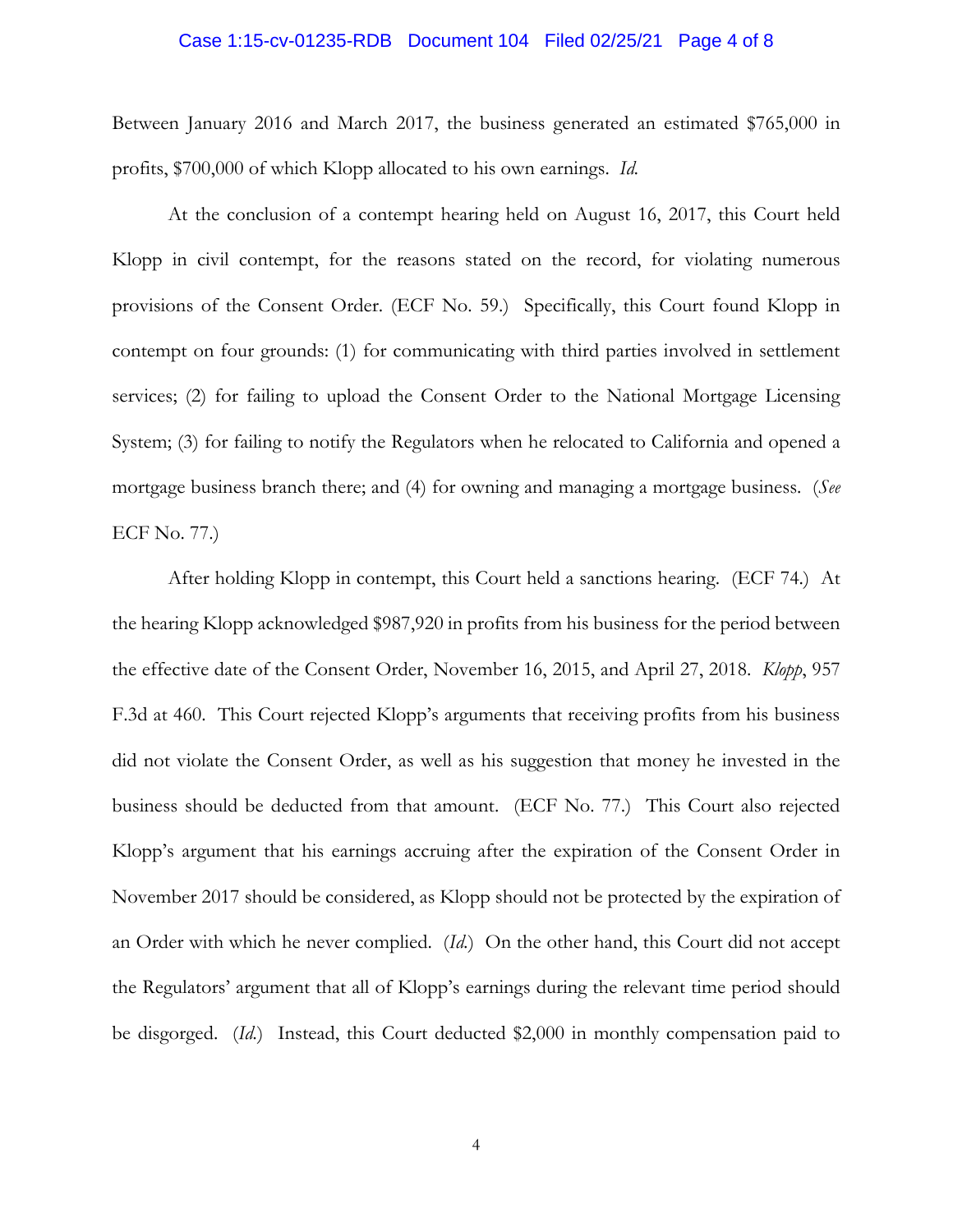#### Case 1:15-cv-01235-RDB Document 104 Filed 02/25/21 Page 5 of 8

Klopp for his work as human resources manager in addition to Klopp's tax withholdings, reducing the profits to \$526,796.26 and ordering him to disgorge that amount. (*Id.*)

On April 27, 2020, the Fourth Circuit affirmed this Court's contempt ruling, finding that Klopp had knowingly violated three separate paragraphs of the Consent Order. See *Klopp*, 957 F.3d at 465-66. However, the Fourth Circuit disagreed with this Court's holding that his management of the business was categorically barred by the Consent Order. *Id.* at 465. The Fourth Circuit remanded the matter for recalculation of the sanction amount consistent with its opinion. On August 14, 2020, the Regulators filed the presently pending Motion for Entry of Monetary Remedy (ECF No. 101), seeking Klopp's disgorgement of profits earned while acting in violation of the three separate paragraphs of the Consent Order.

#### **ANALYSIS**

As explained by the Fourth Circuit, district courts enjoy "wide latitude in imposing a sanction that is 'compensatory,' 'incentivizing,' or both." *Klopp*, 957 F.3d at 466 (quoting *Rainbow School Inc., v. Rainbow Early Education Holding LLC*, 887 F.3d 610, 620 (4th Cir. 2018)). Disgorgement is a form of sanction used by courts which involves the payment of profits arising from improper conduct. *See S.E.C. v. JT Wallenbrock & Associates*, 440 F.3d 1109, 1113 (9th Cir. 2006). The primary purpose of such sanction is deterrence "by depriving violators of their ill-gotten gains." *Klopp*, 957 F.3d at 467 (quoting *Kokesh v. S.E.C.*, 137 S. Ct. 1635, 1643 (2017)). "Considering the purpose of a civil contempt sanction, a fine imposed by the district court must be casually connected to the reasons for contempt." *Id.* (citing *Goodyear Tire & Rubber Co. v. Haeger*, 137 S. Ct. 1178, 1185-86 (2017); *CFPB v. Gordon*, 819 F.3d 1179, 1195 (9th Cir. 2016)).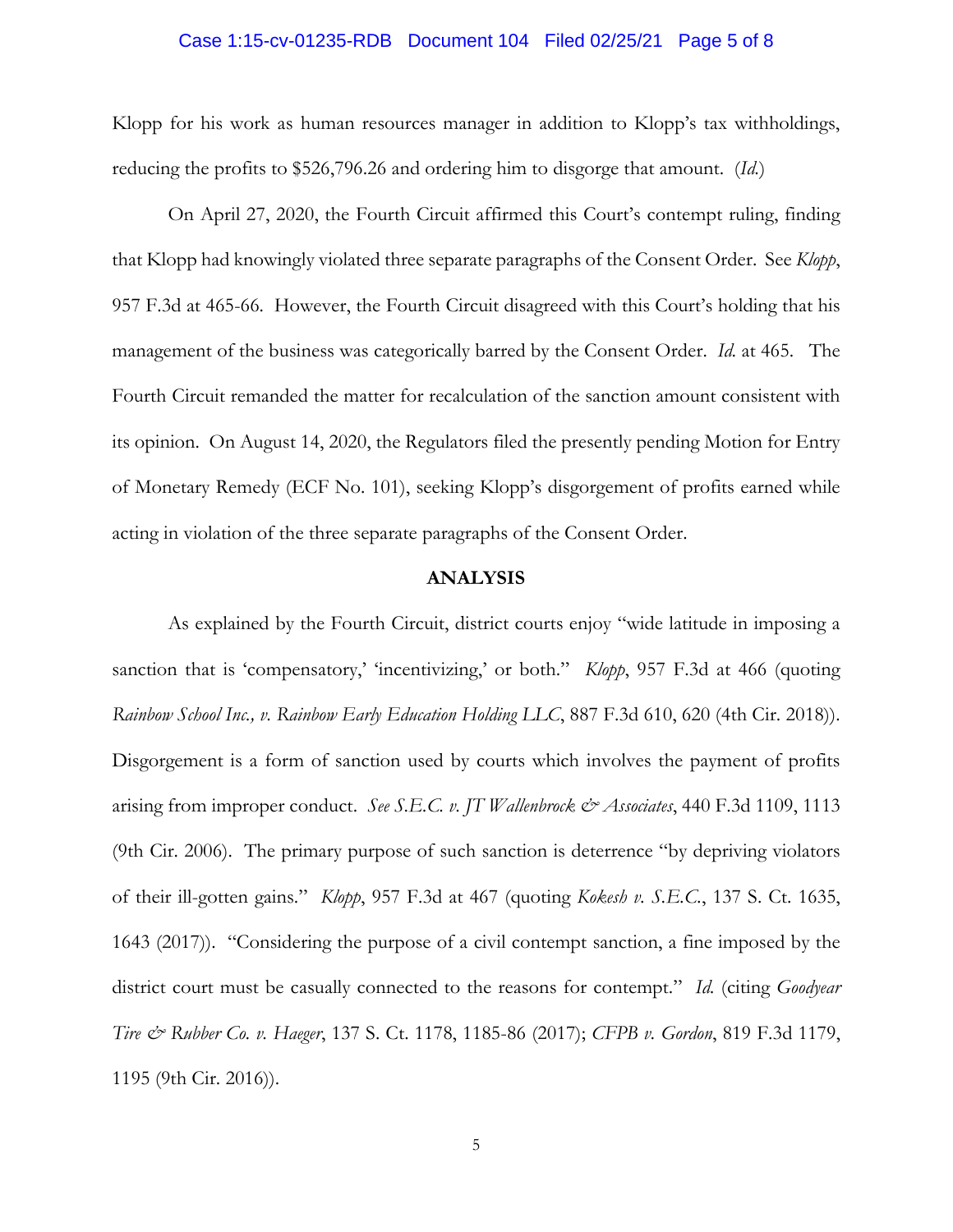### Case 1:15-cv-01235-RDB Document 104 Filed 02/25/21 Page 6 of 8

In this case, the Fourth Circuit agreed with this Court's findings that Klopp violated the Consent Order by (1) continuing to communicate impermissibly with third-party businesses engaged in settlement services, *see id.* at 465, (2) failing to upload a copy of this Court's final order to the National Mortgage Licensing System, *see id.* at 465-66, and (3) failing to notify regulators of "any change in residence" or "any change in title or role in any business activity" when he began renting a home in California and setting up a branch of the Peoples Bank & Trust in Orange County without notice, *see id.* at 466. Each violation was significant. With respect to communications with third-party businesses, the record shows that Klopp was copied on several emails with third parties involved with settlement services and, at other times, actively negotiated with lenders regarding lending requirements and procedures. (*See* ECF Nos. 101-3, 101-4.) The Regulators have provided evidence of 164 separate instances of communications with third-party businesses in violation of paragraph 8(b) of the Consent Order. (*See id.*; *see also* Contempt Hr'g Tr. 83:7-15, ECF No. 101-1.) With respect to the failure to upload the Consent Order to the relevant registry, Klopp's "counterparties—and regulators in other jurisdictions—were disadvantaged from the lack of information in the Registry." *Klopp*, 957 F.3d at 465-66. As the Fourth Circuit noted, "in an industry where information asymmetries are a predominant factor in product pricing and selecting counterparties, the importance of this form of harm should not be minimized. *Id.* at 466 (citing *United States v. Danube Carpet Mills, Inc.*, 737 F.2d 988, 993 (11th Cir. 1984) (internal citations omitted)). Finally, with respect to the failure to notify the Regulators of his change in residence and new business activity, again the Fourth Circuit found the resulting informational harm to be significant. *Id.*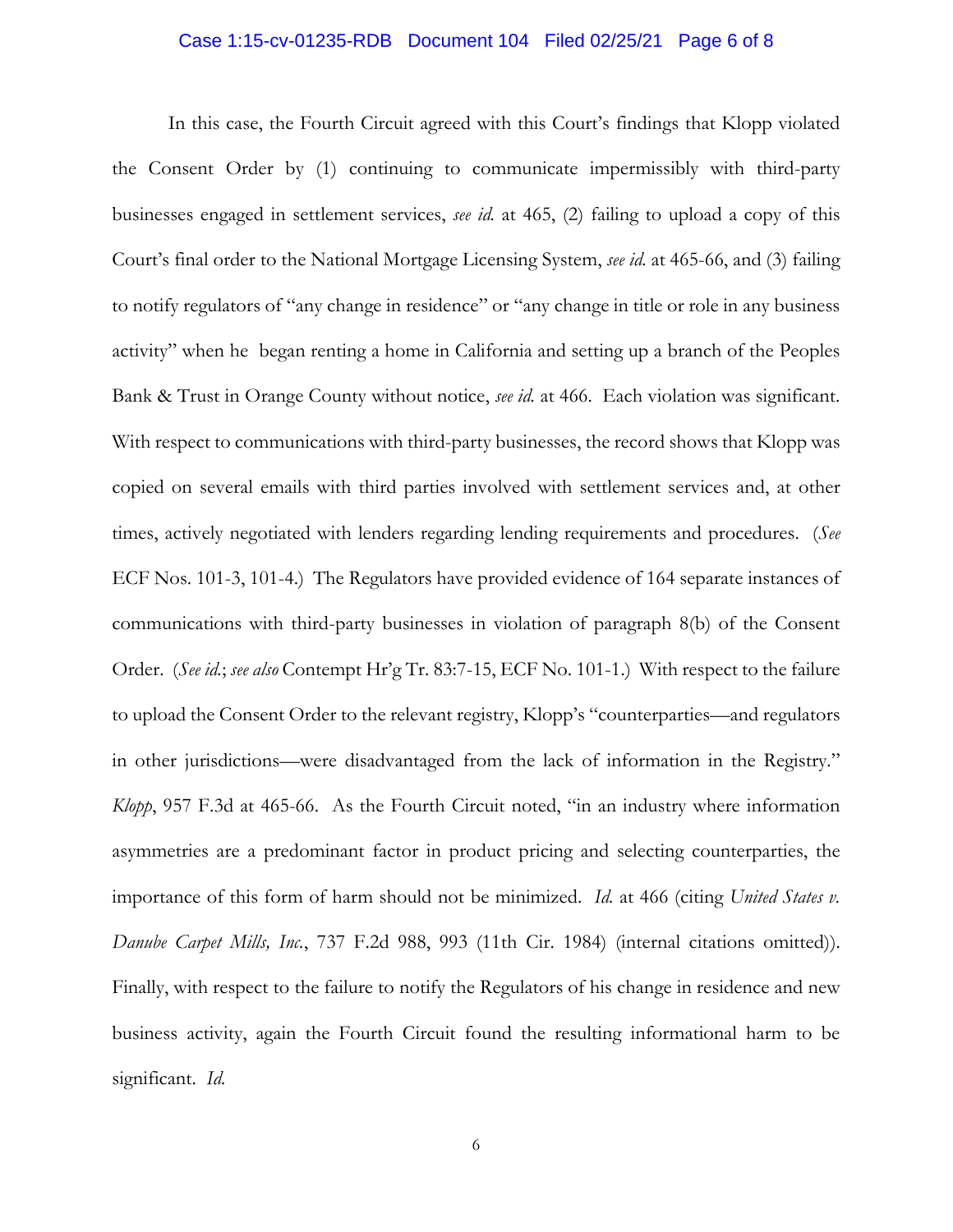### Case 1:15-cv-01235-RDB Document 104 Filed 02/25/21 Page 7 of 8

The Regulators contend that on the basis of this harm caused by Klopp's violations, he should be ordered to disgorge \$269,722.14, representing the amount he earned, after taxes, during the period he defied the three express provisions of the Consent Order. (ECF No. 101.) Klopp on the other hand contends that the Regulators have not produced evidence, on this record, of any damages directly attributable to his contemptuous conduct, and accordingly, this Court should enter a remedial, no-punitive disgorgement order. (ECF No. 102.) However, "a civil compensatory sanction need not always be dependent upon proof of actual loss." *In re General Motors Corp*., 110 F.3d 1003, 1018 n.16 (4th Cir. 1997) (citing *Manhattan Indus, Inc. v. Sweater Bee by Banff Ltd.*, 888 F.2d 1, 15 (2d Cir. 1988), *cert. denied*, 949 U.S. 1209 (1990)). In *Klopp*, the Fourth Circuit rejected the Defendant's argument that the Regulators were required to prove a specific monetary harm arising from his reporting violations. *Id.* at 465-66. Further, other courts, including one within the Fourth Circuit, have specifically held that "[d]isgorgement of profits remains a viable remedy in civil contempt proceedings, even when a plaintiff cannot demonstrate 'actual pecuniary' loss." *ePlus Inc. v. Lawson Software, Inc.*, 946 F. Supp. 2d 449, 454 (E.D. Va 2013) (collecting cases). Harm having been established by the Regulators and affirmed by the Fourth Circuit, the only question remaining in this case is the appropriate sanction.

Exercising its "broad contempt authority," *see id.* at 467, this Court finds the Regulators' request of \$269,722.14 is appropriate. Where harm is difficult to calculate, "a court is wholly justified in requiring the party in contempt to disgorge any profits it may have received that resulted in whole or in part from the contemptuous conduct." *General Motors*, 110 F.3d at 1018 n.16. This is particularly true where a party has engaged in a "pattern or practice of